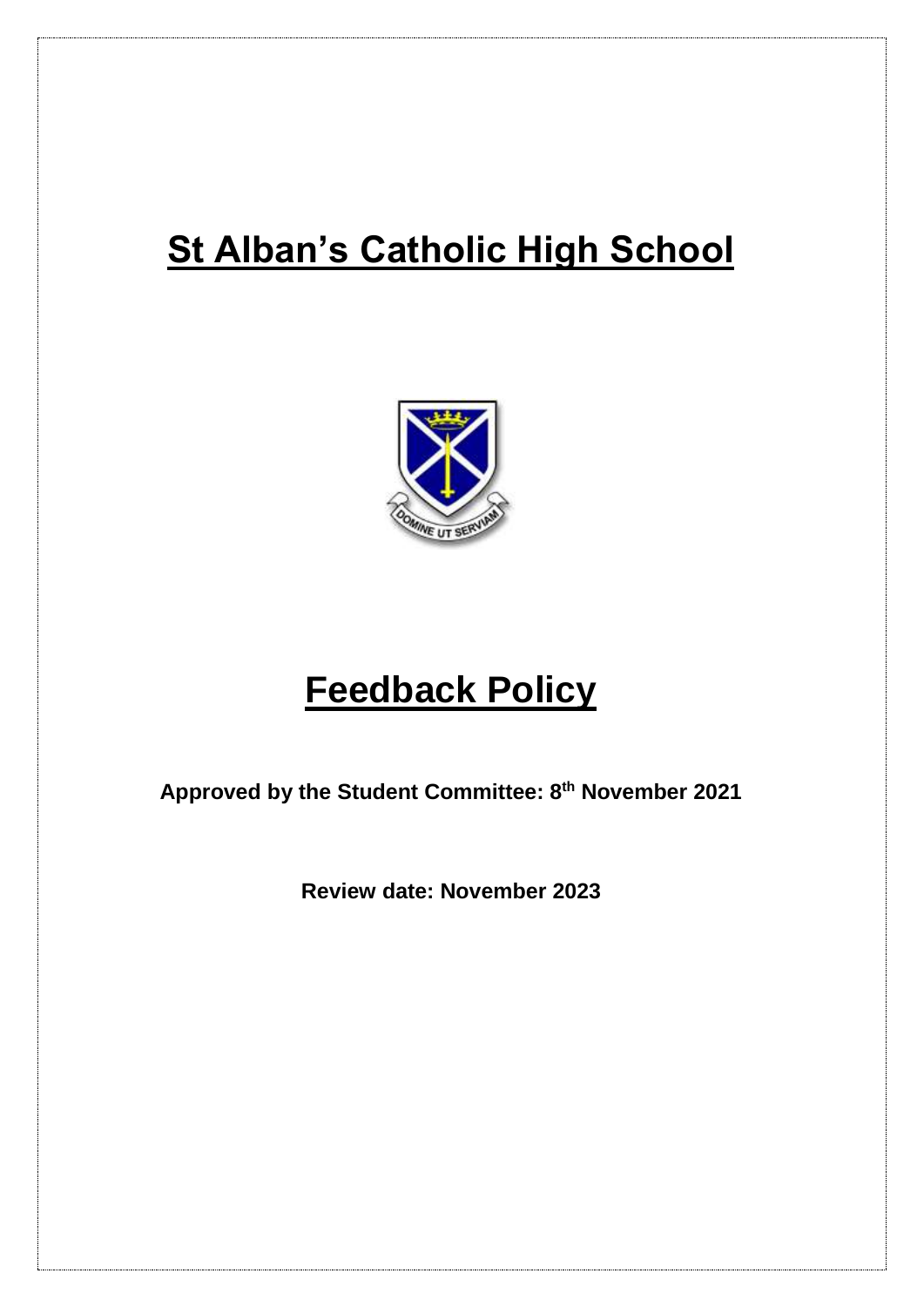Contents:

- Section 1 Aims
- Section 2 Key principles
- Section 3 Monitoring
- Section 4 Responsibilities

### **Section 1 Aims of feedback**

To ensure:

- Students are aware of their current progress and can take steps to improve
- Opportunities are given for teachers to praise students and so raise their self-esteem
- Students know we have high expectations of them
- Teachers assess students' understanding and so more effectively plan future lessons
- There is a dialogue between a student and their teacher that leads to targeted advice as how they can best make progress
- Is a vehicle for encouraging independent learning
- Challenge/differentiation is applied, particularly for vulnerable students

### **Section 2 Key Principles**

- Students should receive written feedback on a substantial piece of work (this can include SAIL) **at least every 3 weeks/6 lessons for students in key stage 3 and every 2 weeks/5 lessons for key stage 4 & 5**
- The EAT feedback stickers are to be used on these substantial pieces of work as follows: **Key Stage 3** : **Effort** = comment (Excellent, Good, Coasting, Unacceptable) **Attainment** = a numerical mark/assessment without levels grade (ADSEO) as appropriate. **To improve** = what the student needs to do to improve which they will then respond to

**Key Stage 4: Effort** = Comment (Excellent, Good, Coasting, Unacceptable) **Attainment** = a numerical mark/GCSE grade as appropriate. **To improve** = what the student needs to do to improve which they will then respond to

**Key Stage 5: Effort** = Comment (Excellent, Good, Coasting, Unacceptable) **Attainment** = a numerical mark/A-Level grade as appropriate. **To improve** = what the student needs to do to improve which they will then respond to

- Teachers should mark in **red pen**, students should complete responses to feedback and any self-assessment in **green pen**
- Following feedback using the EAT stickers; time should be set aside to allow for students to respond to any feedback and complete any actions. Regular **DIRT** (Dedicated Individual Reflection Time) should be encouraged
- Teachers should acknowledge that a student has responded to feedback and made an improvement
- House points should be awarded for exemplary effort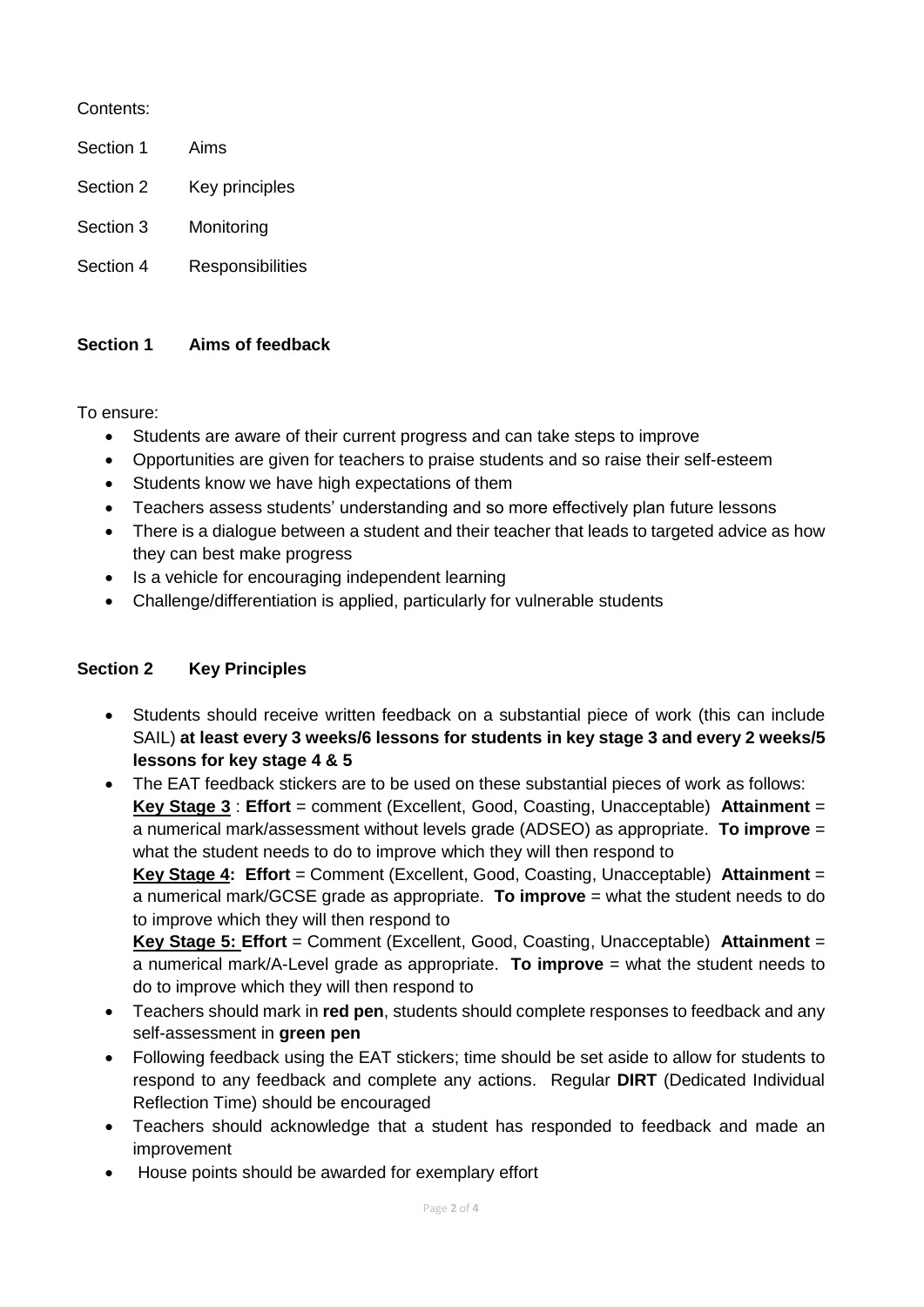- Criteria for success (e.g. mark schemes) should be shared with students
- All teachers are teachers of literacy and should apply the literacy code:

Marking for literacy

| What is written in the | What it means:                                                |
|------------------------|---------------------------------------------------------------|
| margin:                |                                                               |
| $\frac{Sp}{Pe}$        | Spelling error                                                |
|                        | Punctuation error (e.g. comma splicing, full stop/comma       |
|                        | incorrectly used, missing or wrongly placed capital letters,  |
|                        | apostrophes omitted or wrongly placed)                        |
| Gr                     | <b>Grammatical error</b>                                      |
| $\sqrt{}$              | New paragraph needed                                          |
| Exp                    | Poor expression – slang or what is written doesn't make sense |
| <b>WW</b>              | Wrong word - correct spelling but incorrectly used (e.g. two, |
|                        | too, to)                                                      |

- It is expected that student responses to feedback will include correcting SPaG issues e.g. writing out spellings five times
- It is expected that a minimum of three errors should be corrected per page
- The correction of SPaG may **at times** be differentiated according to the students and/or the task. (For example, for an extended piece of writing, correct and effective use of paragraphs might be the focus, while for a presentation designed to persuade, specific use of adjectives and emotive language would be the most important aspect for the teacher to assess)

#### **Section 3 Monitoring of feedback**

- Regular work scrutiny checks will be carried out throughout the year by Heads of Department and the SLT
- Feedback will be observed during planned lesson observations and learning walks

### **Section 4 Responsibilities**

It is the responsibility of students:

- To produce work of their best ability
- To adhere to department presentation expectations
- Read and respond to teachers' feedback
- Undertake self and peer-assessment responsibly

It is the responsibility of all classroom teachers:

- To ensure that class work and SAIL is checked and receives meaningful feedback in line with school expectations
- To keep a record of marks and assessments achieved in accordance with the agreed procedures within the department to inform progress data

It is the responsibility of the subject leader:

- To ensure that all members of staff within their team give feedback to students' work in compliance with the school policy.
- To engage with regular work scrutiny tasks with the SLT
- To monitor feedback as part of lesson observations and drop ins